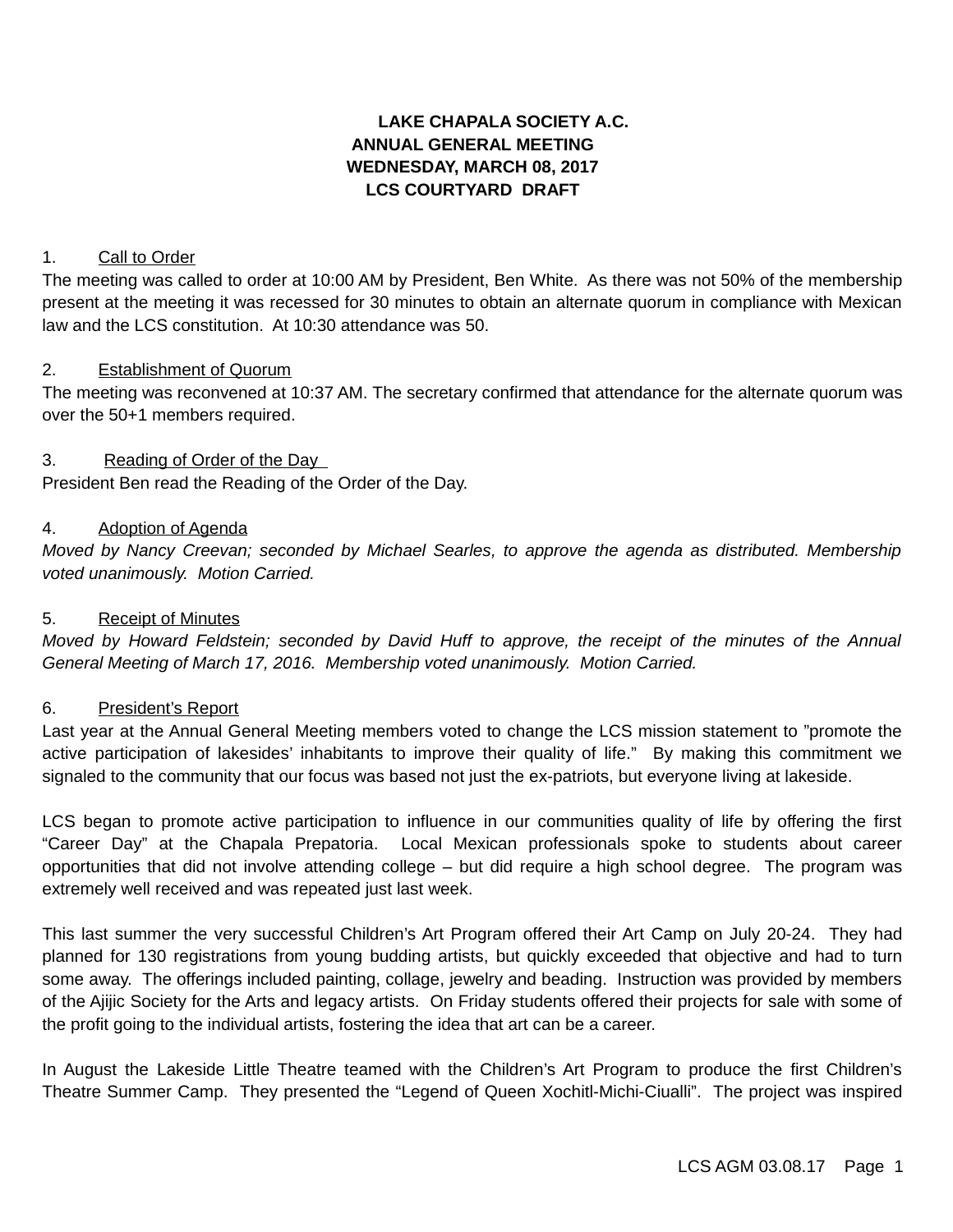by local artist Antonio Lopez Vega and incorporated pre-Hispanic dancers from Chiapas. The program was offered again in October at the Auditorio.

In November the LCS celebrated 60 years of service and invited the entire community to the party. Several local Mexican businesses provided food and refreshments and events included a dancing horse, Mariachi, San Juan Cosala children's choir, a manta fashion show and folkloric dancing.

In December LCS sponsored the first Student Aid Summit. The purpose of the summit was to strengthen lakeside student aid programs through collaboration and networking to assure successful outcomes for students and the families we serve. Subsequent meetings have fostered improved communication and understanding and the group is working toward an annual joint fundraiser where LCS would solicit our donors once and donations would be shared by all of the student aid groups.

In January the LCS sponsored the 1<sup>st</sup> Annual Mariachi Festival featuring Mariachi Internacional Guadalajara and Mariachi Estrellas de Chula Vista from San Diego California. The event was sold out.

In February the Children's Art program teamed with Ajijic Society for the Arts for the 5<sup>th</sup> Annual Open Studios Tour. Half of the sales from tickets were donated by ASA to Children's Art.

Last week LCS hosted the Arts & Crafts Fair featuring local artists and show casing up and coming Children's Art Program artists Orlando Ibarra, Karina Gutierrez and Saul Garcia.

## 7. Ratification of 2016 Financial Report

The Treasurer, Michael Searles, provided a financial report for 2016 and noted that LCS finished the year with a surplus of \$1,802,160 pesos and had increased its net asset value to 22 million pesos.

*Moved by Michael Searles; seconded by Nancy Creevan, that in accordance with the Constitution, the audited financial statements for 2016 with accompanying footnotes as presented to the members be ratified. Membership voted unanimously. Motion Carried.*

## 8. Receipt of 2017 Budget Projections

The Treasurer, Michael Searles, presented the 2017 budget as approved by the Board.

*In accordance with the Constitution, the financial projections for 2017 must be presented to and received by the members each year at the AGM. This item does not require a motion or a vote.*

 9. Received Report from External Financial Auditor for 2016 and Auditor for 2016 & Authorize the Board of Directors to Open a Bidding Process for the Next Three Year Audit periods and Choose the External Financial Auditor for 2017.

*Ratification of this Appointment Shall Take Place at the 2018 annual General Meeting. Moved by Michael Searles and seconded by Barbara Hildt. Membership voted unanimously. Motion carried.*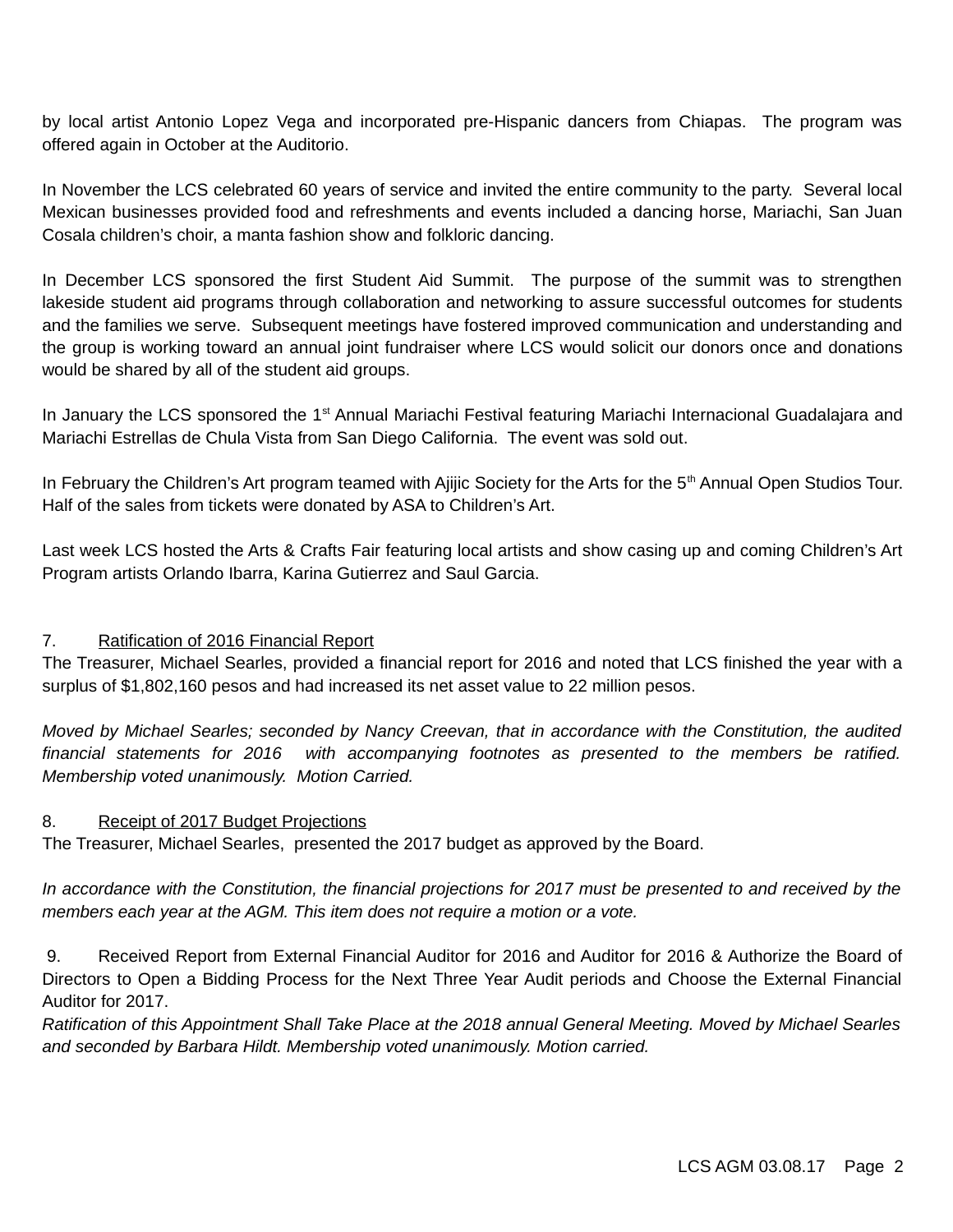# **Proclamation**

# Regarding Development Of The Lake Chapala Society Master Plan For Campus Redevelopment March 8, 2017

**WHEREAS,** the members of the Lake Chapala Society at the March 18, 2015 Annual General Meeting approved the 2015 Strategic Objectives with including the development of a master plan to redevelop the campus to meet current and future needs and,

**WHEREAS,** the Lake Chapala Society Board of Directors assigned the Campus Committee responsibility to assess the needs for current and future space and,

**WHEREAS,** the Campus Committee surveyed current space requirements and projected into the future our space requirements for a campus master plan and,

**WHEREAS,** the Campus Committee developed a Request for Proposals and invited qualified architectural firms to submit proposals for the Lake Chapala Society master plan and,

**WHEREAS,** based on the recommendation of the Campus Committee the Lake Chapala Society Board of Directors authorized the hiring of LEAP+MTQ to develop renderings of the campus master plan and develop cost estimates,

**NOW THEREFORE, I,** Ben White, acting in my capacity as President of the Lake Chapala Society, ask the membership to endorse the decision of the Board of Directors to continue to develop a master plan to redevelop the campus to meet our current and future needs.

# 10. Ratification of Membership Categories & Dues

 $\geq$  Business Membership Category: A motion was presented to approve a business membership category with the details of membership dues and sub-categories to be worked out by the Fund Development Committee, with the approval of the Board of Directors. Emile Badway and second David Huff. Unanimously approved.

# 11. Ratification of Reserve Fund Deposit

Michael Searles, Treasurer spoke on behalf of the Board which has approved the allocation of \$50,000 pesos to the reserve fund to continue our strategy to accumulate up to 12 months of our operating costs into the Reserve fund.

This transfer will bring the total reserve fund to a total of \$650,000 pesos.

The reserve fund is restricted according to the LCS Constitution to the following: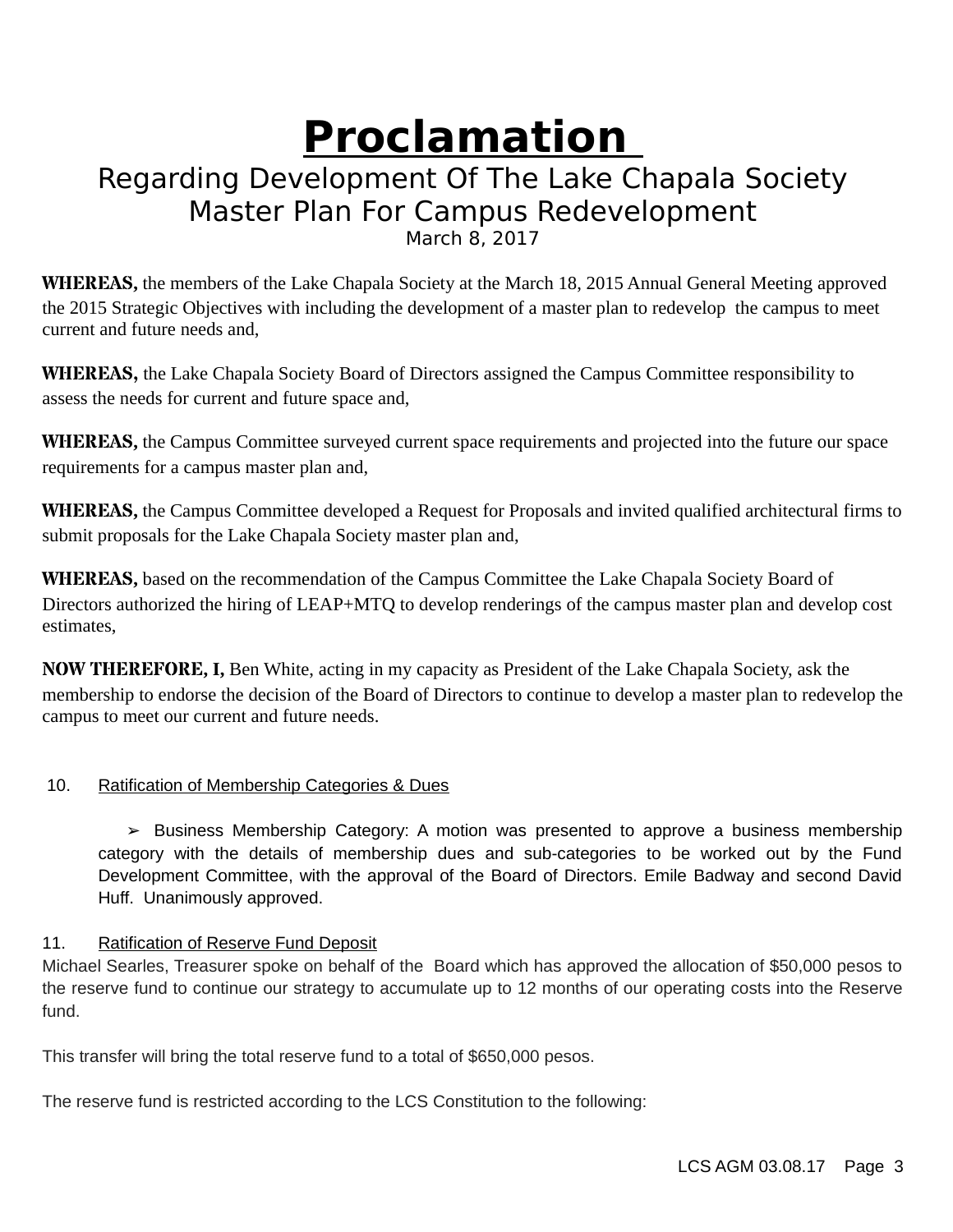- $\geq$  Emergency capital repairs or replacements in excess of 2% of the annual budget;
- ➢ Employee severance;

 $\geq$  Other uses at the discretion of the membership and determined at an AGM or an Extraordinary Meeting called for that purpose.

In accordance with the constitution this AGM is required to ratify the Board's decision to transfer \$50,000 pesos to the Reserve Fund.

*Moved by Michael Searles seconded by Robert Katz to ratify 50,000 MXN to be transferred to the Reserve Fund. Membership unanimously approved. Motion carried.*

# 12. Report on Annual Objectives & Reading of Proclamation of Initial Campus Master Plan

President Ben White updated the membership on the annual objectives of the standing committees at LCS as follows:

- Audit Committee
- $\triangleright$  Oversight of successful completion of the external audit by Grant-Thornton;
- ➢ Coordinated LCS response to audit findings;

➢ Along with Treasurer, Michael Searles coordinating with Grant-Thornton to develop final report with a clean opinion of LCS finances for 2016.

• Campus Committee

➢ Submitted to the Board a conceptual building design to including classrooms, meeting space, education needs and space requirements to integrate the English and Spanish libraries ;

➢ At a special meeting of the Board the conceptual design was approved, the Board instructed the committee to obtain cost estimates for the approved design;

 $\geq$  The committee developed a Request for Proposal (RFP), identified qualified architectural firms and sent out RFP;

 $\geq$  The committee has received three responses and is in the process of evaluating proposals.

● Community Committee:

 $\geq$  Developed a marketing plan that includes three segments-soon to be retirees and retirees 0-2 years, lakeside residents of 2+ years, Mexican Business and Professionals, Mexican families living at Lakeside, and recurring members and donors;

- ➢ Marketing plan was approved by the Board on October 2015;
- $\triangleright$  New member orientation class is being offered every three months and has been well received.
- Fund Development Committee
- $\geq$  Annual Giving Fund has been approved by the Board;

➢ Ad-Hoc committee has been established in anticipation of a Capital Campaign to re-engineer the LCS campus based on the work of the Campus Committee;

➢ Coordinating with Community Committee to develop strategies to increase membership and update/develop marketing brochures.

● Program Committee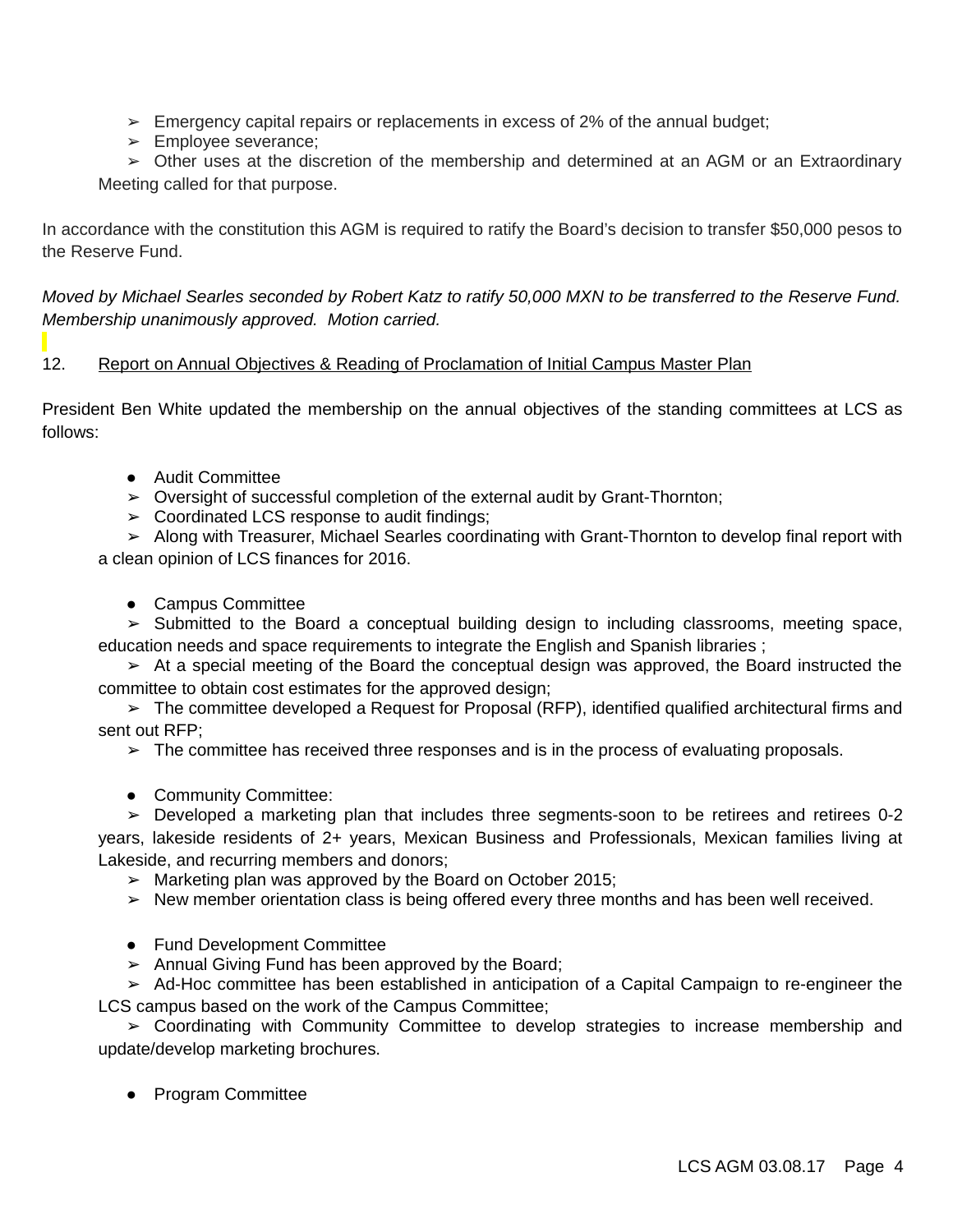$\geq$  Based on one of the goals of the marketing plan to implement a adult continuing education program the committee has developed the policy and structure to implement a pilot program this summer. Peter Soderman stated that this program requires participation only if a member.

● Finance Committee

➢ Implemented procedures to accompany the policies to strengthen internal controls and ensure financial assets are managed properly;

➢ Performed the annual Internal Control Questionnaire in conjunction with the Audit Committee of the Board;

➢ Reviewed the current investment vehicles used by LCS and made recommendations that will yield a higher return without an increase in risk;

➢ Participated in the preparation, review and adoption of 2016 budget;

 $\triangleright$  Worked with Grant-Thornton on the 2<sup>ndt</sup> external audit of LCS financial records.

### 13. Election of Board Officers & Directors-at-Large Ratification

The Chair of the Nominating Committee, Nancy Creevan, was introduced. She presented the candidates being put forward by the Nominating Committee:

- Treasurer Michael Searles (3rd term to 2019);
- Vice President George Radford (1st term to 2019) Leaving position as Director at Large

Nancy Creevan asked if there were in nominations from the floor: None stated.

There are five Director at Large positions open for election. Each of the three candidates for Director at Large were introduced:

- Janis Sirany ( $1<sup>st</sup>$  term 2019);
- Nick Hanson  $(1<sup>st</sup>$  term 2019);
- Roberto Serrano  $(1<sup>st</sup>$  term 2019);
- $\bullet$  Barbara Hildt ( $2^{nd}$  term to 2019) previously ratified,
- Cate Howell\* (to 2018) Filling vacated seat left by George Radford

\*Ratification only required.

·

Nancy Creevan asked if there were in nominations from the floor: None stated.

*Moved by Howard Feldstein seconded by David Huff to elect the Treasurer,* 

*Vice President; and the Five Directors at Large by acclamation since there were no other candidates. Membership unanimously approved. Motion carried.*

The Lake Chapala Society A.C., 2017 Board members are:

President: Frank Benjamin White  $(2^{st}$  term to 2018); Vice President: George Radford  $(1<sup>st</sup>$  term to 2018); Treasurer: Michael Ross Searles (3rd term to 2019); Secretary: Carole Jeanne Wolff (2<sup>nd</sup> term to 2018);

### Director-at-Large:

Director - Barbara Angell Hildt (2nd<sup>t</sup> term 2018);